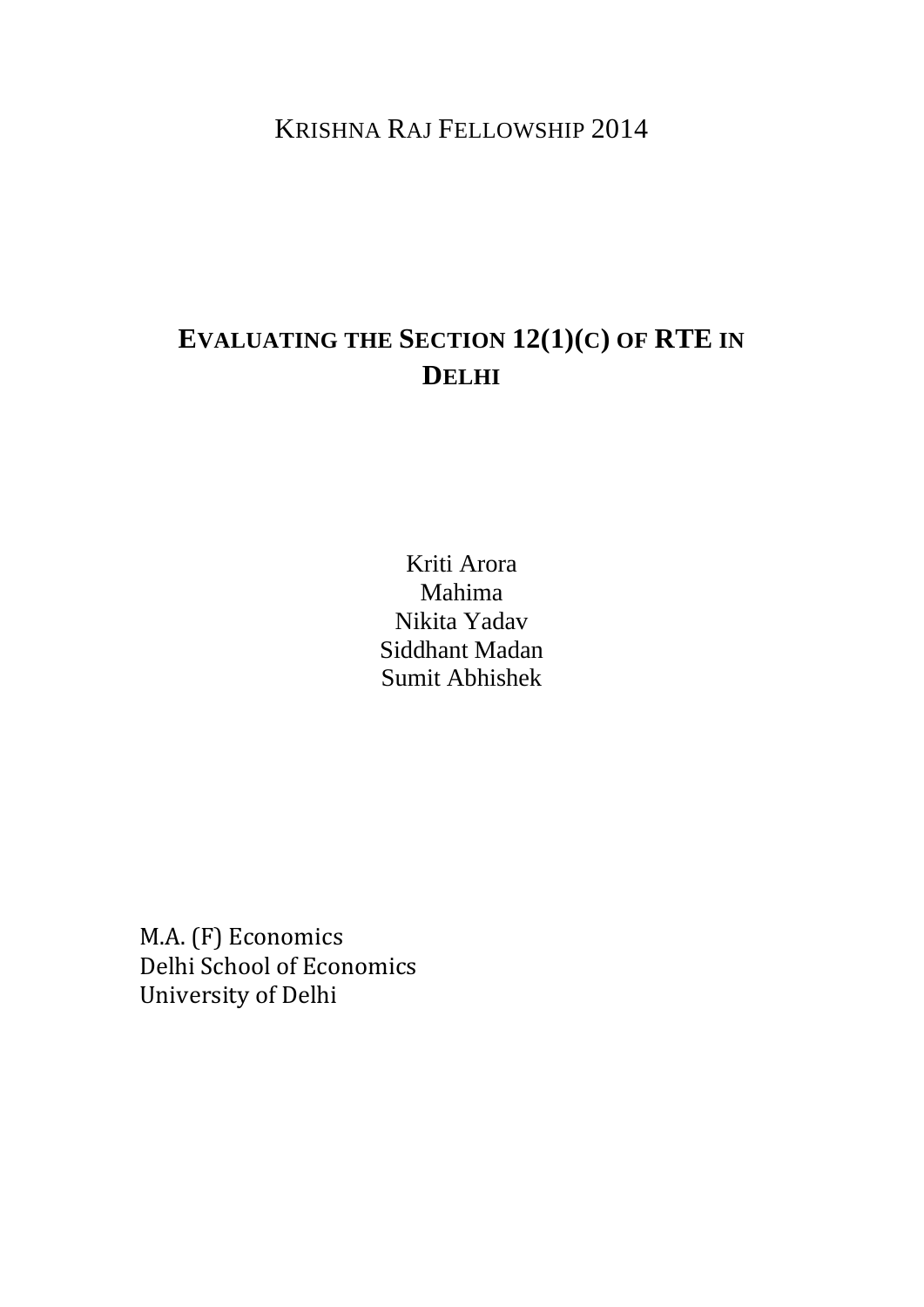#### **Introduction**

The Right of Children to Free and Compulsory Education Act or Right to Education Act (RTE), which was passed by the Indian parliament on 4 August 2009, describes the modalities of the importance of free and compulsory education for children between 6 and 14 years in India under Article 21a of the Indian Constitution. India became one of the 135 countries to make education a fundamental right of every child when the act came into force on 1 April 2010. Under this Act, all children between the ages of 6 to 14 years have a right to free and compulsory education in a neighborhood government school till completion of elementary education (Classes 1-8).

The most debated and contentious provision in the RTE Act has been the section  $12(1)(c)$ , which requires that 25 per cent of total available seats in Class 1, or at the pre-primary stage, in all private unaided schools, should be reserved for students from Economically Weaker Section (EWS), socially disadvantaged groups, physically handicapped children and orphans. According to Directorate of Education, a child belonging to economically weaker section means a child whose parents have total annual income of less than one lakh rupees from all sources. The issue was referred to the Supreme Court, which ruled in April 2012 that all government aided, and specified schools, as well as private schools, with a few exceptions, should provide such reservation.

Section  $12(1)(c)$  of the RTE Acts states that no registration fee, including charges of prospectus, shall be charged from the parents/children applying against free seat. The school shall provide Common Admission Form free of cost to parents/children as prescribed by the Directorate of Education. In case the number of applications for admission against the free seats at entry level classes exceeds the number of seats available, admission shall be made by draw of lots in the presence of parents of the applicants and a nominee of Education Department, not below the rank of Vice Principal.

This clause of RTE has the scope of being abused by some families as they can forge fake income certificates understating their income to get their wards enrolled. Further they can bribe school authorities or use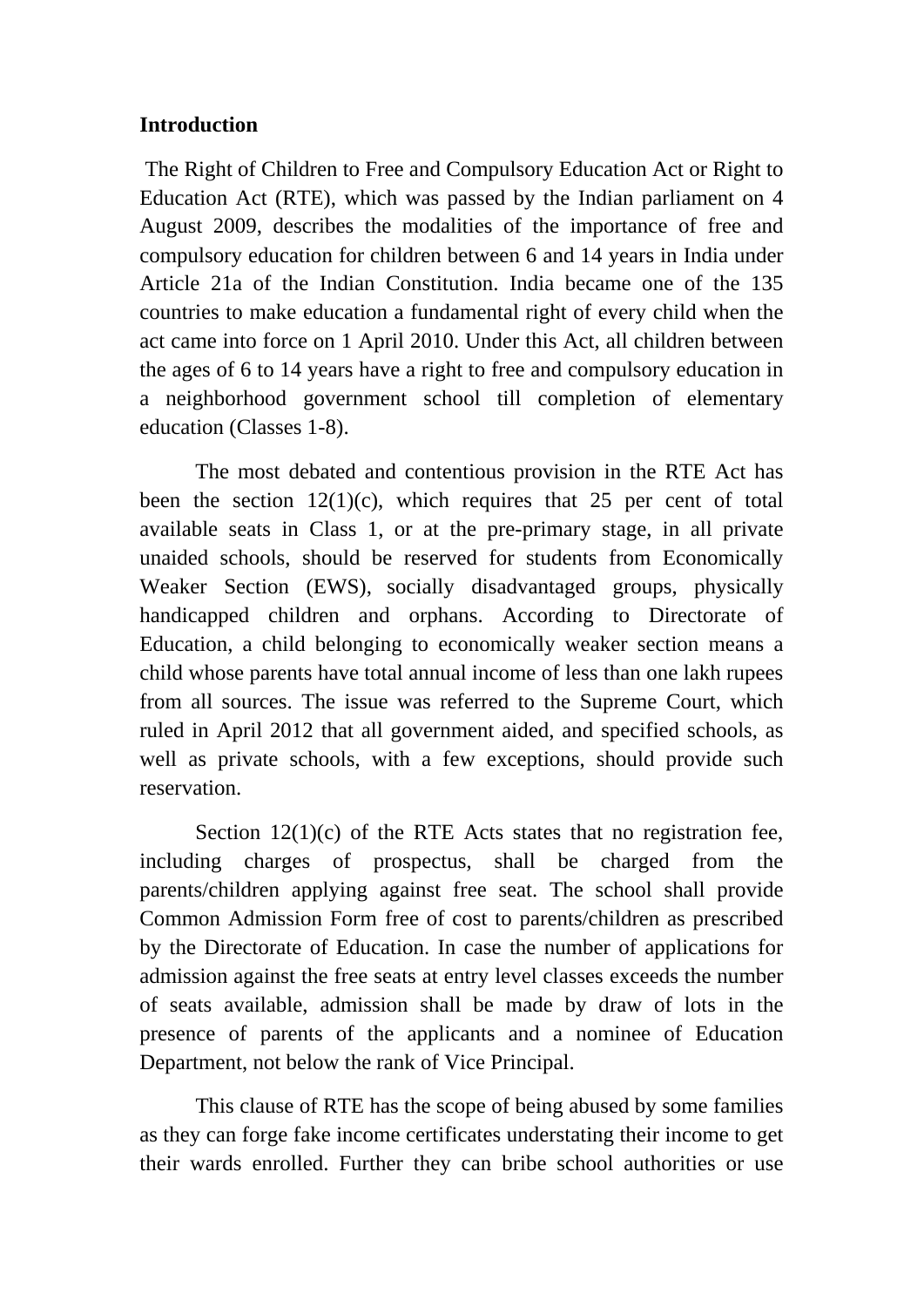contacts to secure a seat for their child under this section. Relative unawareness among the expected beneficiaries, in particular the families belonging to EWS category, further increase the chances of this clause being misused.

This paper takes a two-fold approach. It looks at Section 12(1)(c) of the RTE in two different ways:

- 1. Implementation at the level of schools, and
- 2. Awareness at the level of public

It evaluates how well the Section  $12(1)(c)$  of the RTE Act is being implemented in private unaided schools all over Delhi and also how fair is the admission process under the quota. It also studies the factors responsible for varying levels of awareness among households.

#### **Literature Review**

On surveying Bangalore and Delhi, Padma M. Sarangapani and Archana Mehendale found out that in both the cities under study, rules and guidelines on financial reimbursement have been prescribed in clear and accessible forms. However, requirements of income certificate and other documentation caused delays, harassment and corruption. With respect to administrative structure itself, both places reported lack of staff as the main bottleneck and a hurdle in effective implementation and monitoring. The study found that the 25 per cent provision has been claimed by those who knew how to get the required documentation. The absolutely impoverished and marginalised families have not made use of the provision in both the cities.

A recent study conducted by NGO Indus Action in Delhi reveals that most of the eligible parents were unaware about the law and the rules under the state guidelines and there was lack of clarity for schools in terms of neighbourhood criteria, reimbursements and changes in guidelines based on the government or court orders. The financial viability for low and middle-income schools becomes a concern without timely reimbursement.

The caste certificates from other states, outside Delhi are not accepted under Section  $12(1)(c)$ . As a lot of families have migrated from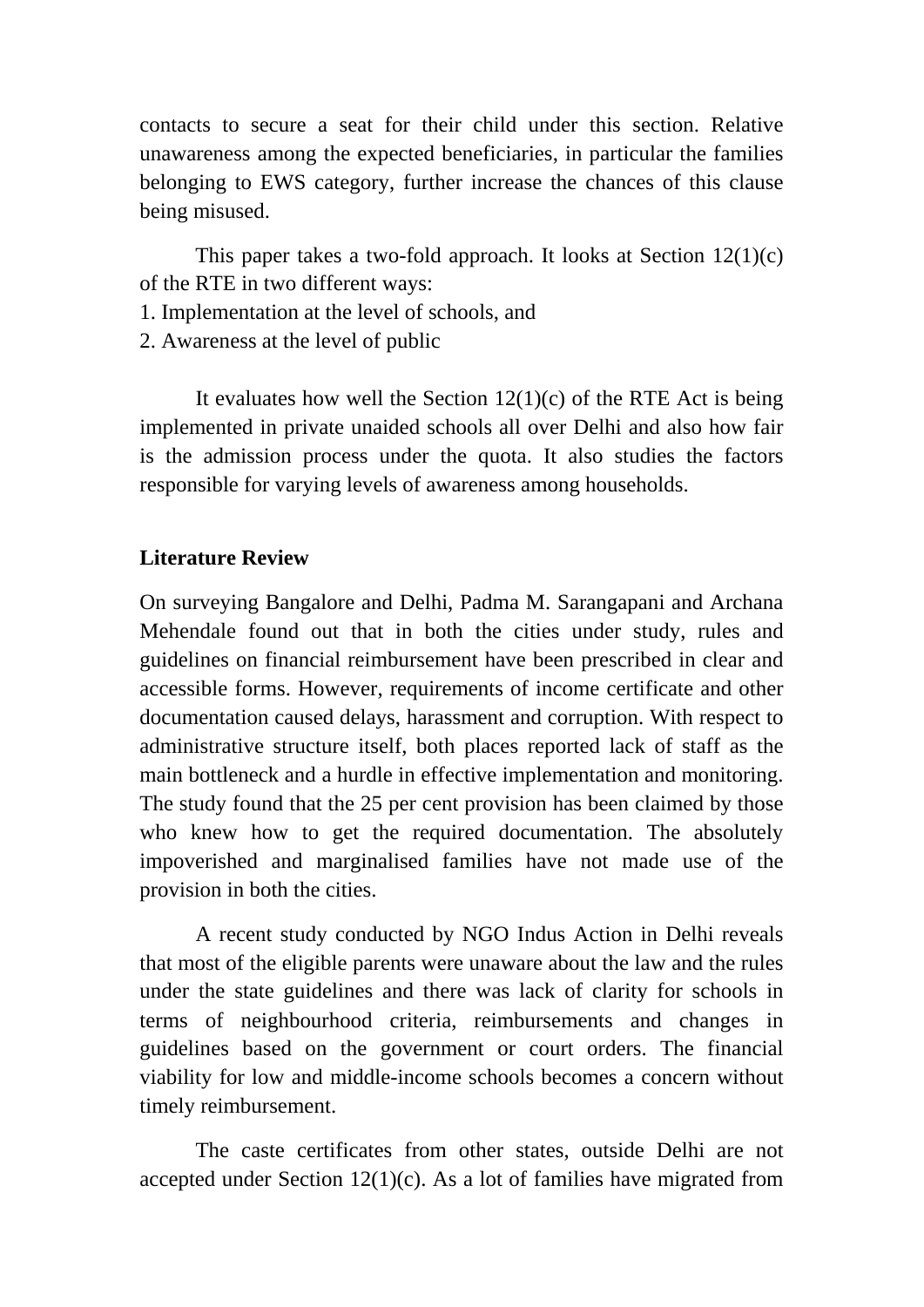other states to Delhi, this is major obstacle for them in applying to private schools. A lot of grievances were received from parents with regards to the lottery system around fair play and monitoring.

According to Prachi Srivastava, the implementation of the act was affected by several factors like lack of concrete policy directives, appropriate institutional structures and social embeddedness of schools and education in deep and hierarchical power relations. A considerable gap has been observed between the official articulation of act and what the intended principle was. It was observed in several studies that the freeship children came from relatively more economically stable families and had parents who were relatively better schooled. Also the households whose children got admission under this act were not aware of the full extent of provision and all paid significant costs to access freeship schools. In addition to these cost barriers, the opacity of the freeship application processes, timeliness of freeship announcements to applicants, social networks, and household ease and familiarity with interacting with private schools posed significant barriers in households' attempts at securing a free place.

Another study points out that only 4 per cent of parents from economically weaker sections (EWS) are aware about the availability of 25 per cent seats under EWS category in the capital's private schools, under the RTE Act. Also, only half of these 4 per cent parents have managed to navigate through bureaucratic and psychological barriers to apply. 94.80 per cent people had at least one of the birth proof certificates. 96.85 per cent people had at least one of the accepted documents for address proof. And 82.80 per cent people had at least one of the accepted documents for proof of income. Yet, families chose not to apply, with the exception of 4 per cent families who did  $-$  high fees being a major concern discouraging them from applying to private schools.

Against this background, this study aims to understand the factors responsible for varying levels of awareness amongst households since not much work has been done in this area so far. It also evaluates the implementation process at the level of schools in Delhi.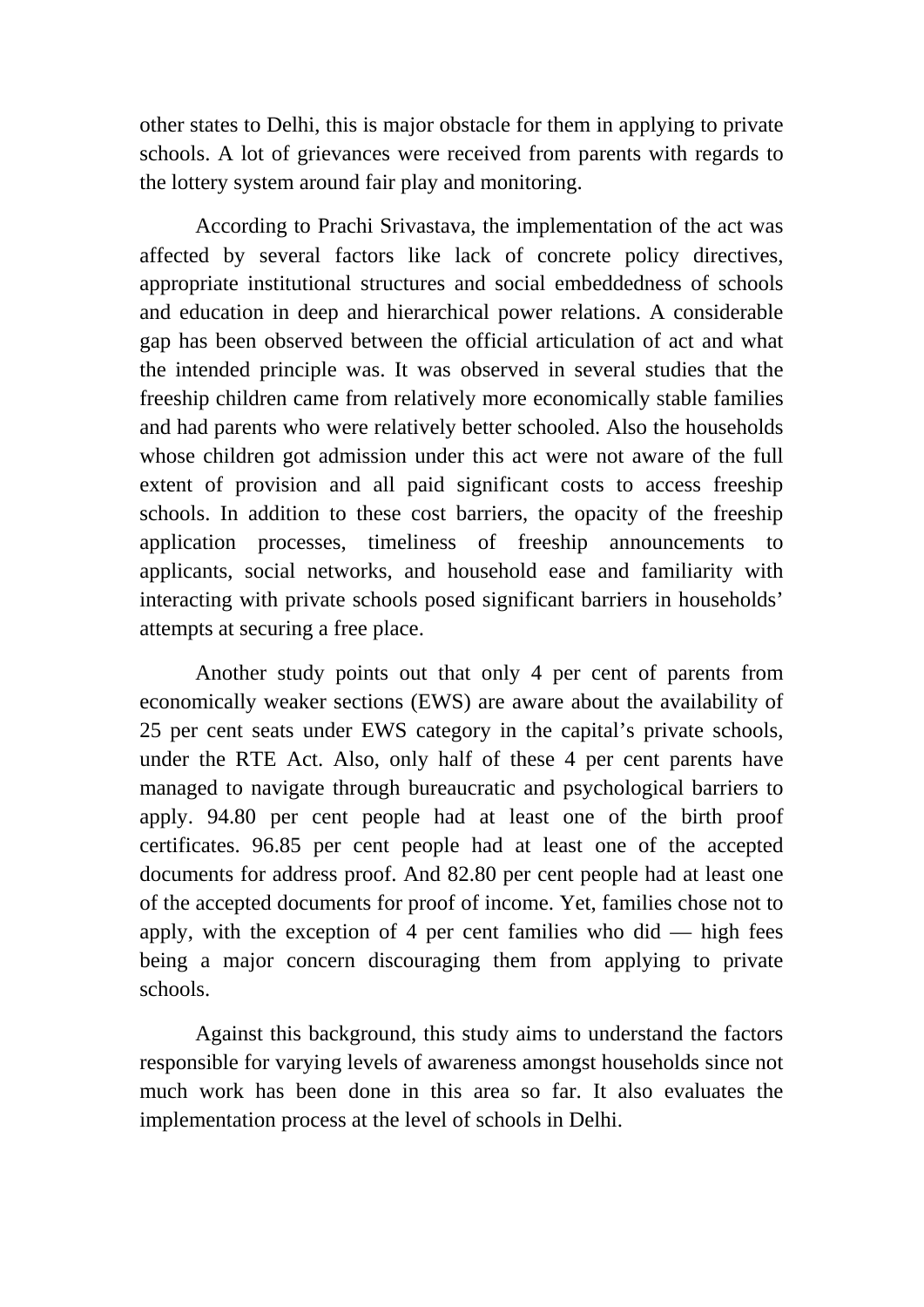### **Areas Surveyed**

For the purpose of conducting surveys, Delhi was divided into 4 regions-North, South, East and West. The areas visited in each region were as follows:

| <b>North</b> | Razapur, Shalimar Gaon, Majnu ka Tilla                           |
|--------------|------------------------------------------------------------------|
| <b>South</b> | Hauz Rani, Khidki Extension, Rangpuri Pahadi and Islam<br>Colony |
| <b>East</b>  | Kalandar Colony, Seemapuri                                       |
| West         | Uttam Nagar, Shiv Vihar, Khayala gaon, Khazan Basti              |

### **Methodology**

In order to understand the qualitative and quantitative aspects of RTE, a Questionnaire was prepared and a total of 136 households were surveyed in Delhi.

A door-to-door survey was conducted to identify families with children in the age group of 3-8 years. Also help was taken from NGOs to identify these households.

Targeted Families included:

- The parents who had applied and got admission under the scheme
- The parents who had applied and did not get through
- The parents who were unaware

The data collected from the families who applied under the scheme was used to understand the descriptive statistics which helped comprehend the pattern observed in Delhi at the aggregate level as well as the regional differences.

Also, a regression was run to understand the factors that might influence the level of awareness about the scheme since awareness plays a major role in the process. In the data collected, the only families that didn't apply were the ones who were unaware of the scheme. So, it was important to see what might be influencing awareness.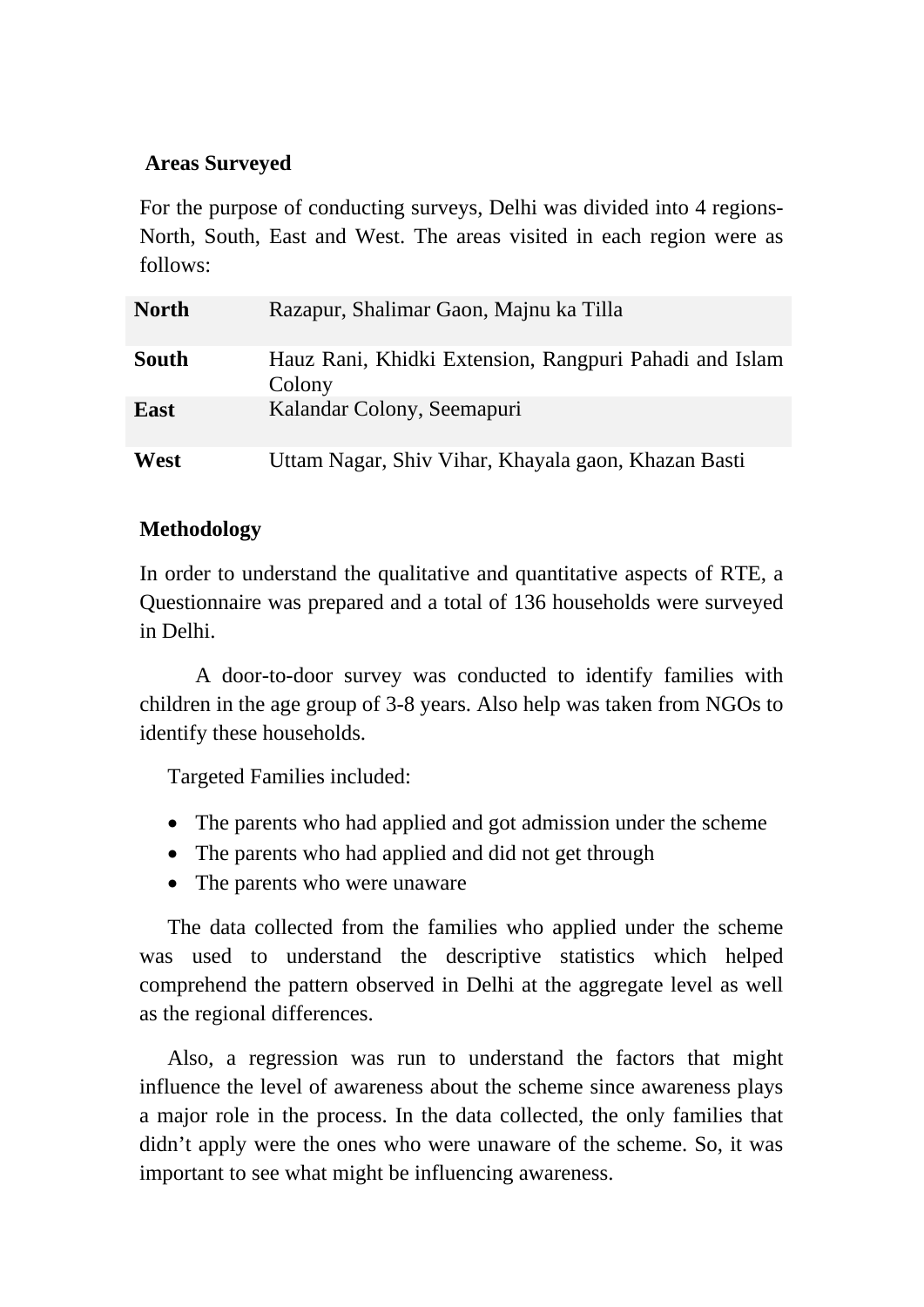## **SECTION 1: IMPLEMENTATION**

- The 101 households who were aware and applied for admission under the EWS quota of RTE were studied in this section
- Different household characteristics were analyzed to understand the differences, if any, between the households with children who got admission and households with children who didn't
- This was done to examine if the schools are following the rule regarding the lottery properly or not because if they are, it is expected that the household characteristics shouldn't play any role in deciding the outcome

### **Quantitative Analysis:**

A total of 136 households were interviewed during the survey out of which 101 households applied for admission under RTE quota and while the remaining 35 households didn't have any knowledge about this flagship program of RTE. Out of the 101 households who applied for admissions under RTE EWS quota, 80 (79.21%) children were successfully admitted in schools under this scheme.

Following is the summary of the basic attributes of the 101 samples that were interviewed:

| <b>Parents whose</b><br>children: | Obs. | Avg.<br><b>Income</b><br>(INR) | <b>Max</b><br><b>Income</b><br>(INR) | Min<br><b>Income</b><br>(INR) | <b>Standard</b><br><b>Deviation</b> |
|-----------------------------------|------|--------------------------------|--------------------------------------|-------------------------------|-------------------------------------|
| <b>Got through</b><br><b>RTE</b>  | 80   | 7101.25                        | 15000                                | 2500                          | 2112.081                            |
| Didn't get<br>through RTE         | 21   | 6538.095                       | 15000                                | 3800                          | 2490.076                            |
| <b>Total</b>                      | 101  | 6984.158                       | 15000                                | 2500                          | 2194.754                            |

*Income:*

The average monthly income of the sample was Rs. 6984, with minimum being Rs. 2500 and maximum being Rs. 15000. What seemed peculiar was the presence of 9 General category households in our sample with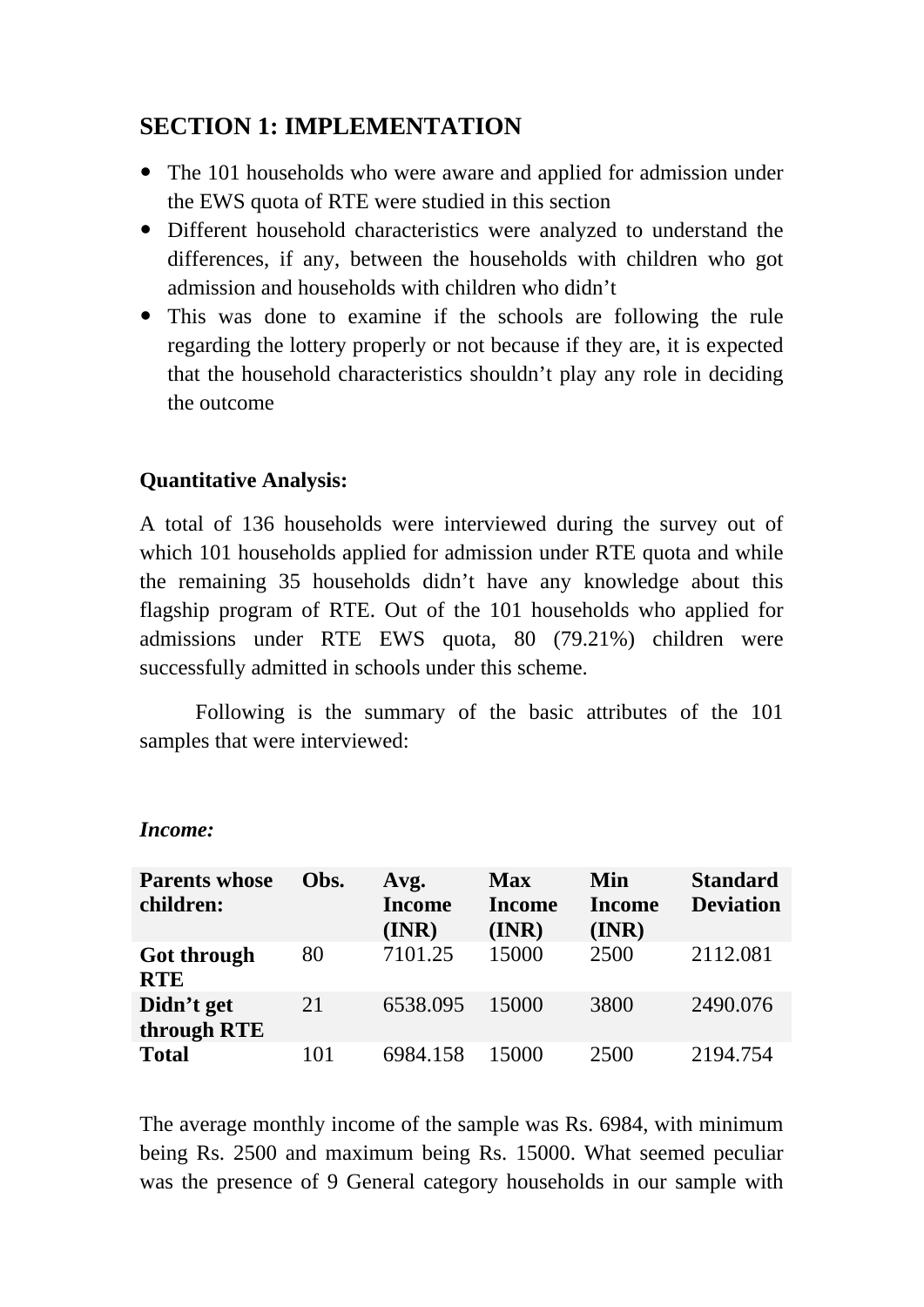annual income above the defined EWS criterion out of which 8 applicants  $(88.88\%)$  got admitted under the Section  $12(1)(c)$  of the RTE Act. For the household whose child got through, the average monthly income was Rs. 7101 and for those whose child didn't get through being Rs. 6538. This indicates that there might be an income bias against poor households. To check whether this was indeed the case, a t-test was done.

| Group                       | Obs                                  | Mean                | Std. Err. Std. Dev. [95% Conf. Interval]    |                      |                      |                                      |
|-----------------------------|--------------------------------------|---------------------|---------------------------------------------|----------------------|----------------------|--------------------------------------|
| $\mathbf 0$<br>$\mathbf{1}$ | 21<br>80                             | 6538.095<br>7101.25 | 543.379<br>236.1378                         | 2490.076<br>2112.081 | 5404.626<br>6631.229 | 7671.564<br>7571.271                 |
| combined                    | 101                                  | 6984.158            | 218.3862                                    | 2194.754             | 6550.886             | 7417.43                              |
| diff                        |                                      | $-563.1548$         | 537.8772                                    |                      | $-1630.42$           | 504.1104                             |
| $Ho: diff = 0$              | $diff = mean(0) - mean(1)$           |                     |                                             |                      | degrees of freedom = | $t = -1.0470$<br>99                  |
|                             | Ha: diff < 0<br>$Pr(T < t) = 0.1488$ |                     | $Ha: diff != 0$<br>$Pr( T  >  t ) = 0.2977$ |                      |                      | Ha: diff > 0<br>$Pr(T > t) = 0.8512$ |

Two-sample t test with equal variances

The above figure shows that the impact of monthly income on admissions under scheme turns out to be **insignificant.** Thus monthly income has no impact on getting admission under RTE-EWS quota.

*Caste:*

|                | <b>Applicants</b> | Avg.<br><b>Income</b><br>(INR) | Got<br><b>Through</b><br><b>RTE</b> | <b>Success</b><br>Rate $(\% )$ |
|----------------|-------------------|--------------------------------|-------------------------------------|--------------------------------|
| <b>General</b> | 36                | 7472.22                        | 28                                  | 77.78                          |
| <b>OBC</b>     | 32                | 6500.00                        | 23                                  | 71.88                          |
| <b>SC/ST</b>   | 33                | 6921.21                        | 29                                  | 87.88                          |

**(Note: Success Rate is defined as proportion of children getting enrolled out of the total applicants)**

Out of the 101 households, 36 (35.64%) belong to General Category, 32 (31.68%) belong to OBC and 33 (32.67%) belong to SC/ST category. 28 General category households got through the RTE quota. The statistics were 23 out of 32 and 29 out of 33 for OBC and SC/ST category respectively.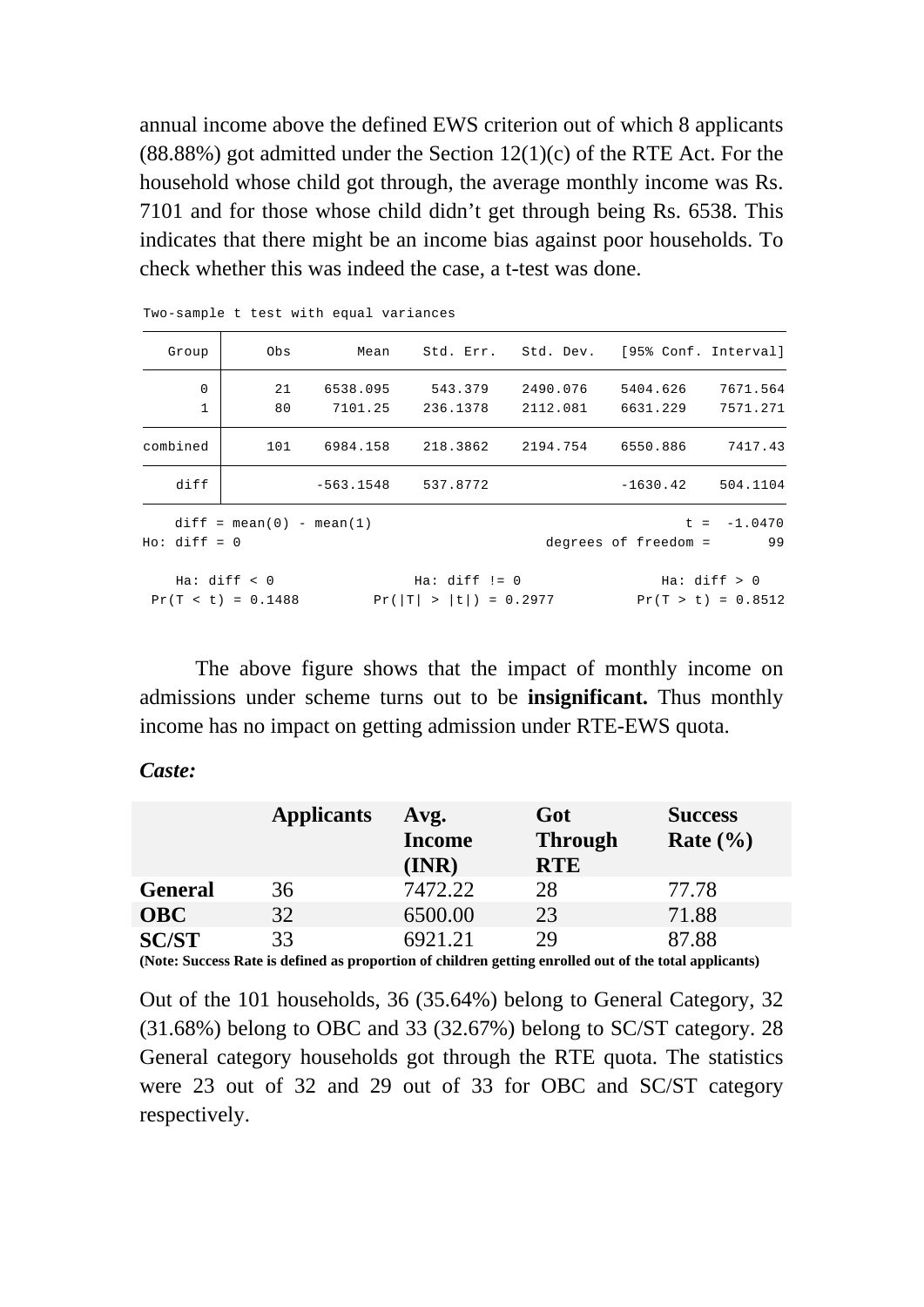The above table infers that a child belonging to SC/ST household has relatively better chances of getting enrolled as compared to the other two categories. This indicates that there might be no bias against lower classes.

#### *Gender:*

|              | <b>Applicants</b> | <b>Average</b><br><b>Income</b><br>(INR) | Got<br><b>Through</b><br><b>RTE</b> | <b>Success</b><br>Rate $(\% )$ |
|--------------|-------------------|------------------------------------------|-------------------------------------|--------------------------------|
| <b>Boys</b>  | 61                | 7040.98                                  | 48                                  | 78.69                          |
| <b>Girls</b> | 40                | 6897.50                                  | 32                                  | 80.00                          |

Since the success rate remains almost the same across the gender of the child, it indicates that there is no bias against any gender at the level of the school, which should be the case if the admission process actually includes lottery.

#### *Parents' Education:*

|                                          | <b>Applicants</b> | Average<br><b>Income</b><br>(INR) | Got<br><b>Through</b><br><b>RTE</b> | <b>Success</b><br>Rate $(\% )$ |
|------------------------------------------|-------------------|-----------------------------------|-------------------------------------|--------------------------------|
| <b>Both Parents</b><br><b>Illiterate</b> |                   | 6200                              | 5                                   | 100.00                         |
| <b>Only one Parent</b><br>Literate       | - 39              | 6958.97                           | 31                                  | 79.48                          |
| <b>Both Parents</b><br><b>Literate</b>   | 57                | 7070.175                          | 44                                  | 77.19                          |

The no. of applicants in case where both parents are educated exceeds the no. of applicants in other categories. This could be because of the higher levels of awareness among more educated parents and hence they are more likely to apply. However, the categories where one or both parents are educated have similar success rate indicating zero bias at the school level. The absurd result of 100% success rate in case where both parents are uneducated could be due to sample bias.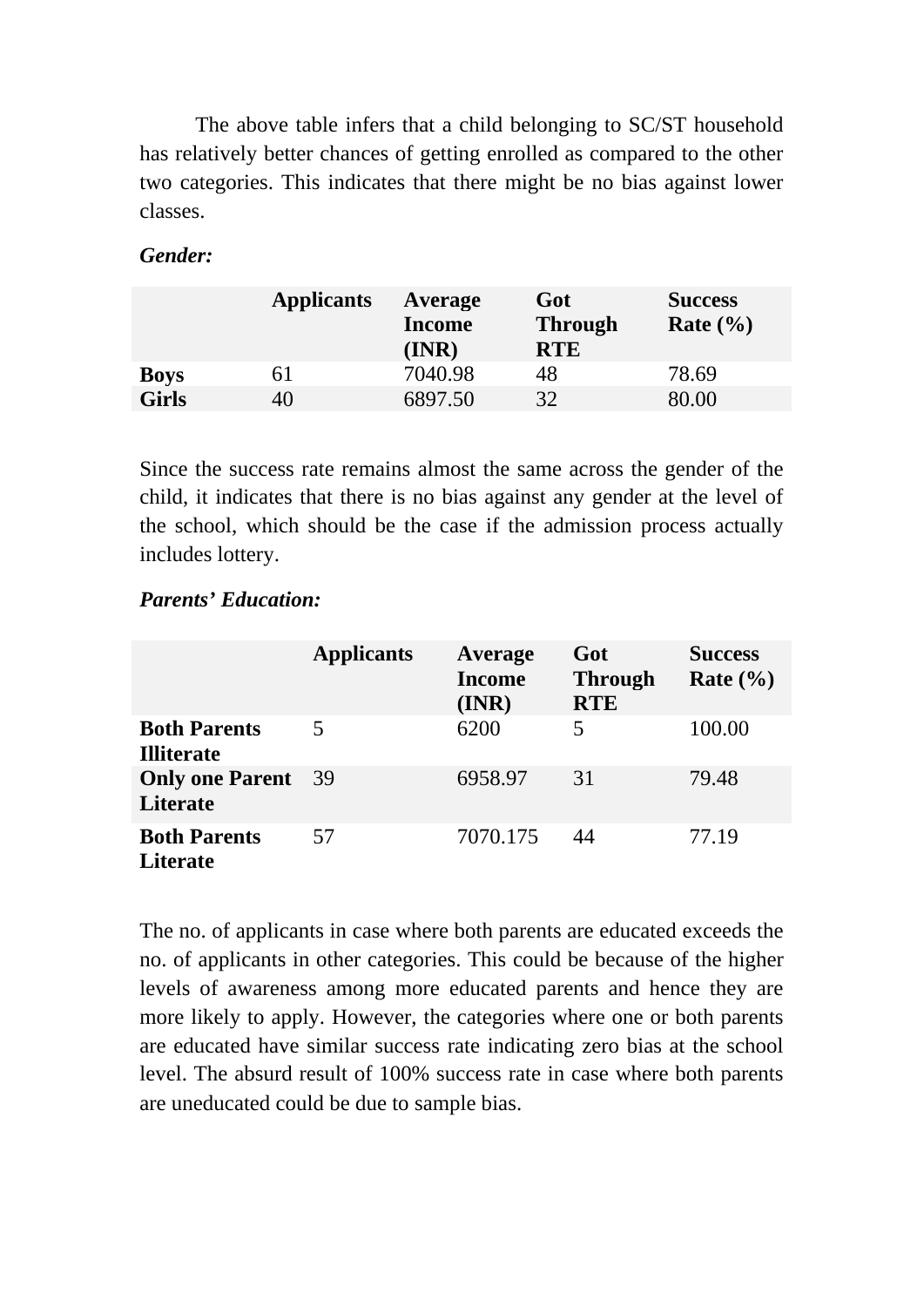### *Lottery:*

According to Directorate of Education, in case the number of applications for admission against the free seats at entry level classes exceeds the number of seats available, admission shall be made by draw of lots. The statistics show that lottery took place in 72.28 per cent of the total cases. Out of the 80 applicants that got enrolled successfully, lottery took place in 61 (76.25%) cases and for the remaining 21 households that applied and didn't get through, lottery took place in 12 (57.14%) cases. After accounting for the cases where applicants were lower than the number of seats available in a private school, use of unfair means for admission could be a possibility in the rest of the cases where lottery didn't take place.

### *Middleman:*

28 of the 80 (35.00%) enrolled students were assisted by a middleman, mostly NGOs, in the admission process. NGOs played an important part in spreading awareness about the concerned scheme in Delhi and helping the applicants obtain the required documents necessary for the admission process. An important observation is that the households that didn't get through were not assisted by any middleman.

### *Registration Fee:*

Registration Fee was charged in only about 5 (4.95%) cases out of which only 3 got enrolled. This shows that the system is mostly transparent and there is minimum presence of unfair practices at the school level.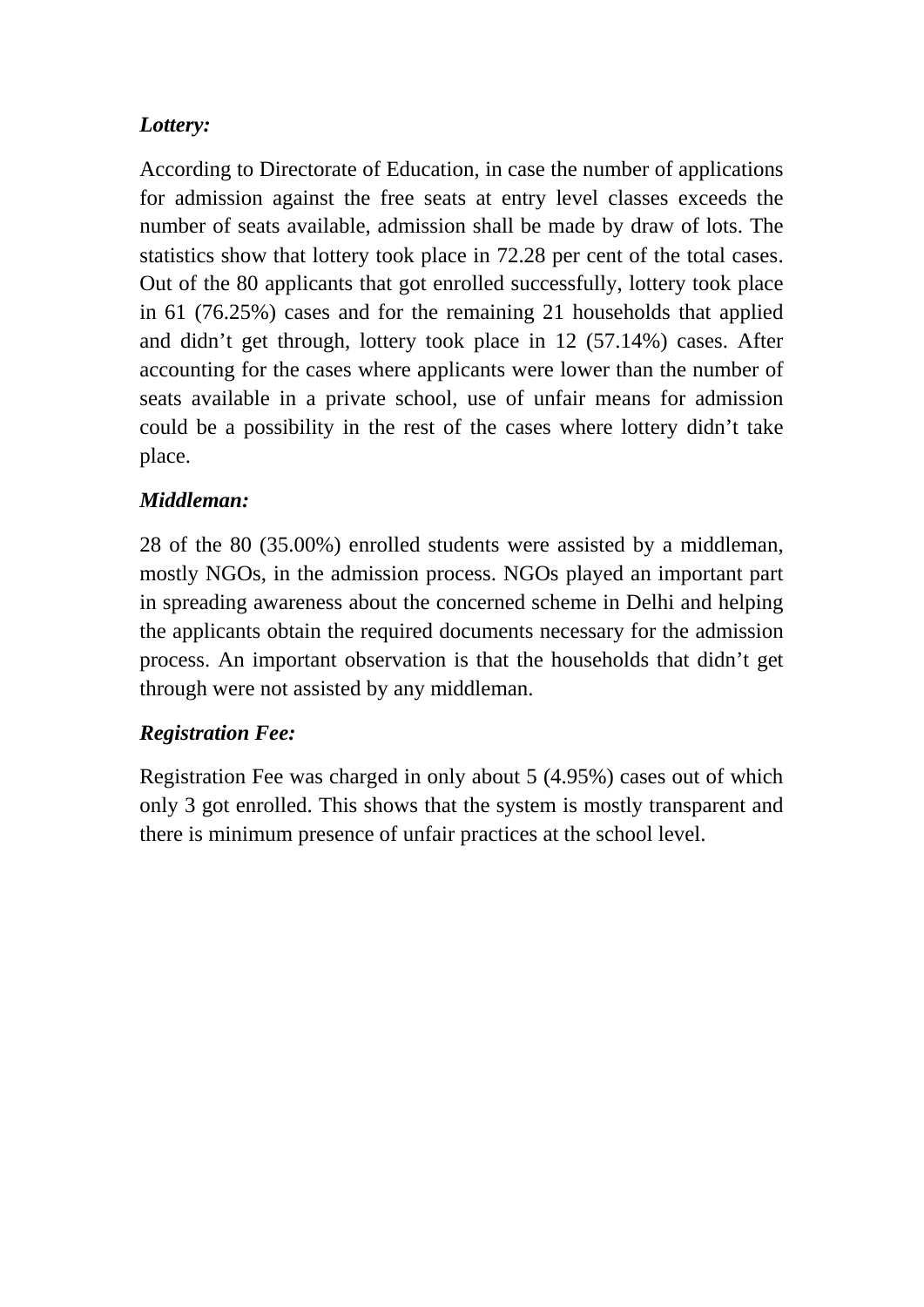# **SECTION 2: AWARENESS**

- In order to study the factors responsible for varying levels of awareness, a regression was done on the entire sample
- The independent variables were chosen based on the prior belief about factors that could affect awareness

### **Regression Model**

A Logistic regression model was used to find the factors that influence awareness about the scheme.

**Dependent Variable:** A dummy variable which takes value:

- 1 when the parents were aware about the scheme
- 0 otherwise

### **Independent Variables**:

1. **Parent's Education** – The coefficient of this variable is expected to be positive as more educated parents are likely to be more aware than uneducated parents.

In order to verify this two dummies are created:

- Educ<sub>1</sub> takes value of 1 for one of the parent literate
- Educ\_2 takes value of 1 for both parents literate
- Base category is both parents illiterate
- 2. **Income -** The sign of the coefficient of this variable is expected to be positive since relatively richer people are expected to be more aware about the scheme due to better resources they have access to. Here, two income dummies are created:
	- Income 1 assigns value 1 for monthly income between 4000 and 8000
	- Income 2 assigns value 1 for monthly income greater than 8000
	- Base category is monthly income less than 4000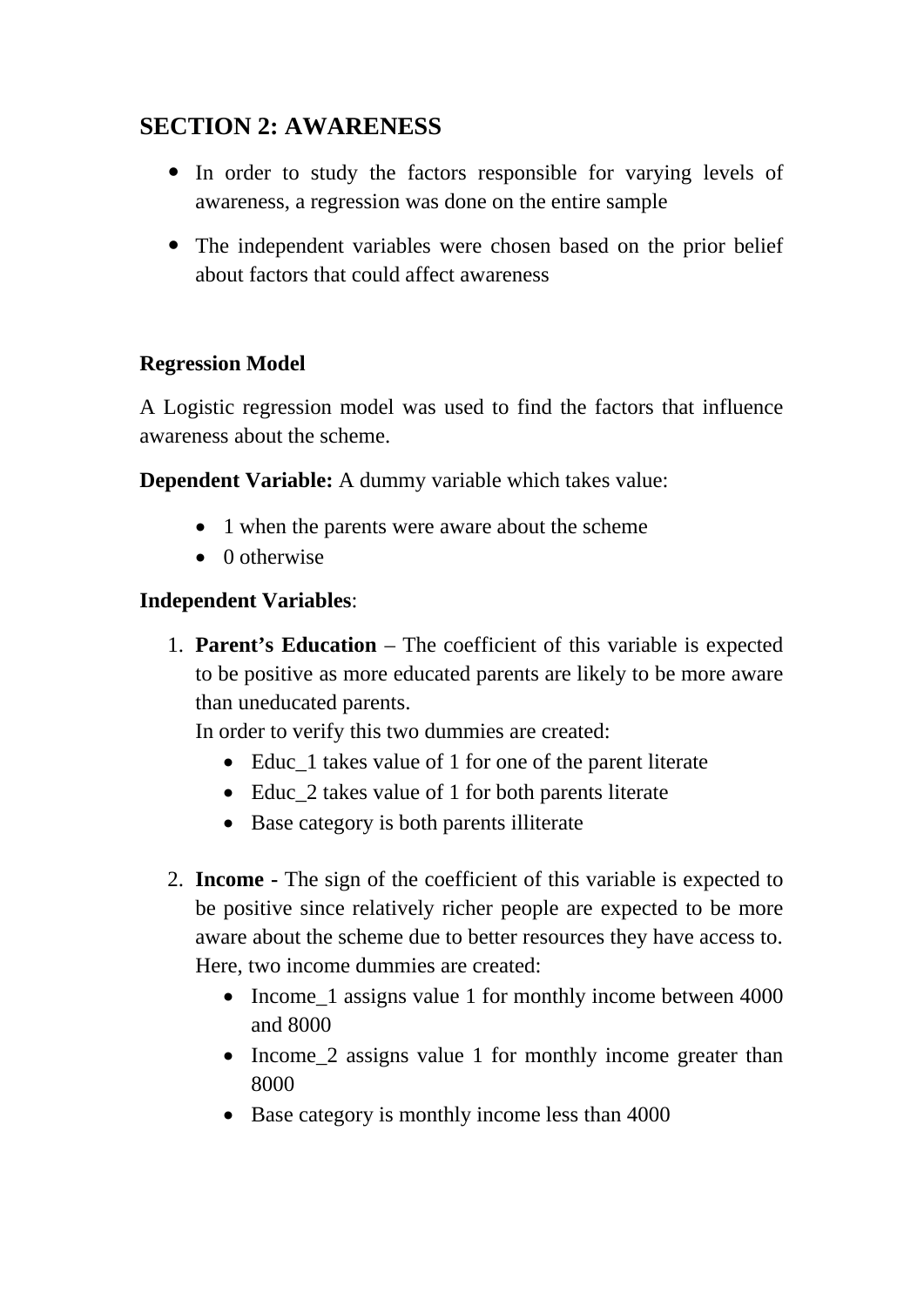#### **Regression Result**

| Logistic regression                | Number of obs  | $\sim$ $\sim$ $\sim$       | 136    |
|------------------------------------|----------------|----------------------------|--------|
|                                    | Wald $chi2(4)$ | $\sim$ 100 $\pm$ 100 $\pm$ | 37.54  |
|                                    | Prob > chi2    | $=$                        | 0.0000 |
| Log pseudolikelihood = $-47.45588$ | Pseudo R2      | $=$ $-$                    | 0.3881 |
|                                    |                |                            |        |

| awaredummy   | Odds Ratio | Robust<br>Std. Err. | $\mathbf{z}$ | P >  z |          | [95% Conf. Interval] |
|--------------|------------|---------------------|--------------|--------|----------|----------------------|
|              |            |                     |              |        |          |                      |
| Ieduc 1      | 9.27074    | 6.160912            | 3.35         | 0.001  | 2.520256 | 34.10234             |
| Ieduc 2      | 12.52185   | 9.140477            | 3.46         | 0.001  | 2.994493 | 52.36167             |
| Iincomedum 1 | 8.005953   | 4.432372            | 3.76         | 0.000  | 2.704945 | 23.6956              |
| Iincomedum 2 | 30.19058   | 32.21042            | 3.19         | 0.001  | 3.730114 | 244.3548             |
| cons         | .1024865   | .0624405            | $-3.74$      | 0.000  | .0310504 | .3382723             |
|              |            |                     |              |        |          |                      |

### *Inferences*

#### **Parent's Education:**

Educ\_1: The odds of being aware about the scheme are approximately 9.3 times higher for the households where at least one of the parents is educated as compared to the households where no parent is keeping rest of the variables constant. Further, the coefficient in this case is highly significant at 1% level of significance.

Educ 2: The odds of being aware about the scheme for the households where both parents are educated are approximately 12.5 times high as compared to the households where both parents are uneducated, keeping rest of the variables constant. The coefficient in this case is also highly significant at 1% level of significance.

**Thus the regression result shows that educated parents are more likely to be aware of the RTE EWS scheme as compared to uneducated parents**.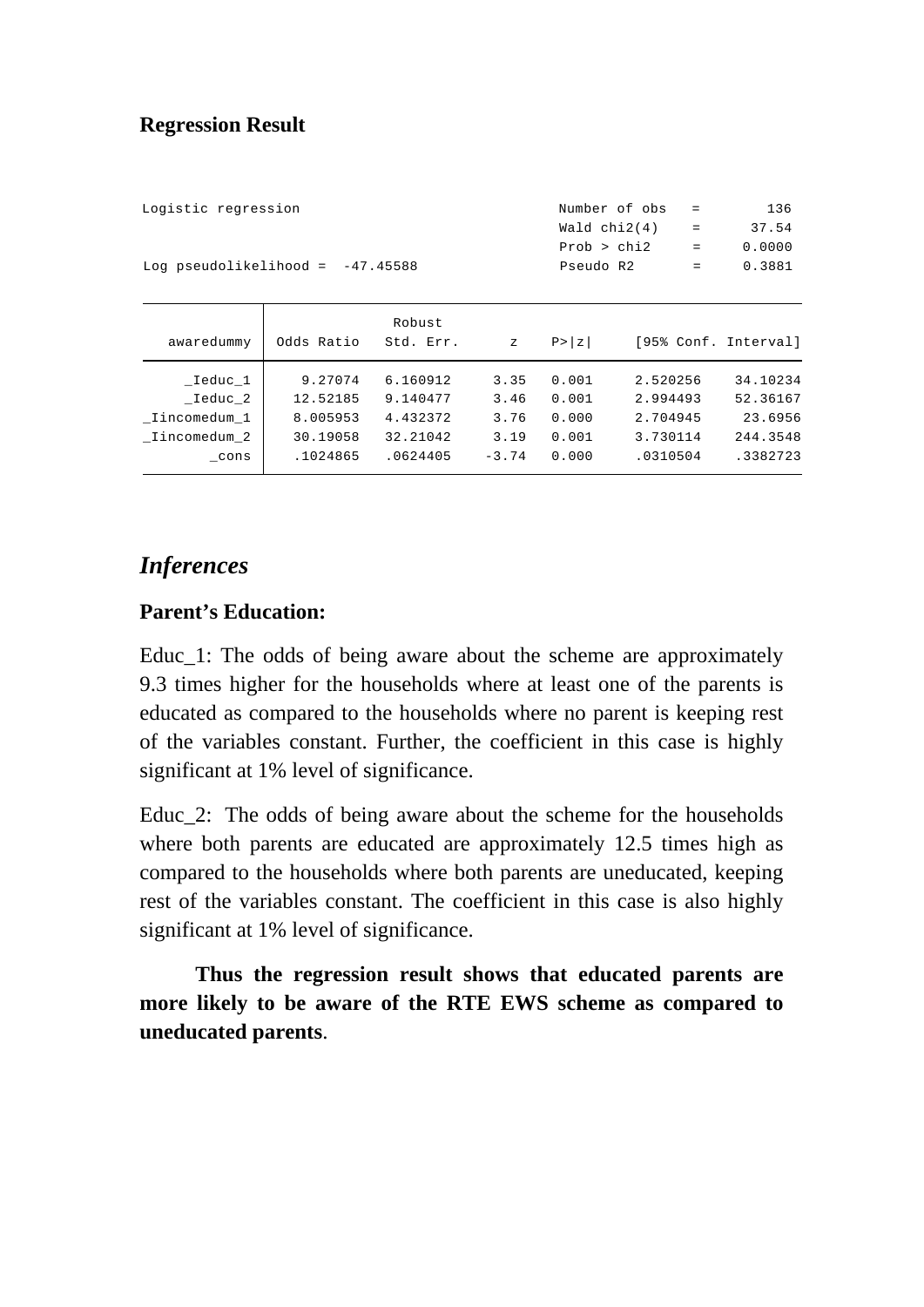#### **Income:**

Incomedum 1: The odds of parents who earn more than Rs. 4000 but less than Rs. 8000 per month being aware are 8 times higher as compared to a parents earning less than Rs. 4000 per month keeping rest of the variables constant. The coefficient turns out to be highly significant at 1% level of significance confirming the intuition.

Incomedum\_2: The odds of parents who earn more than Rs. 8000 per month being aware are 30.2 times greater than the parents earning less than Rs. 4000 per month keeping rest of the variables constant. Also the coefficient is highly significant at 1% level of significance, stating that parents with monthly income more than Rs. 8000 are more likely to be aware. Also, the odds in this case are higher than in the case of parents earning between 4000-8000 which confirms what was expected.

**Parents with higher income have relatively higher level of awareness which indicates an income bias in favor of the rich.**

### **REGIONAL DIFFERENCES**

#### **NORTH**

|                           | <b>Observations</b> | Lottery $(\% )$ | <b>Middleman</b><br>$(\%)$ |
|---------------------------|---------------------|-----------------|----------------------------|
| Got through<br><b>RTE</b> | 30                  | 86.67           | 40.00                      |
| Didn't get<br>through RTE |                     | 100             | 0.00                       |
| <b>Total</b>              | 33                  | 87.88           | 36.36                      |

North Delhi had the highest success rate of 90.91 per cent followed by maximum incidents where lottery took place. Middleman assisted 40 per cent of the 30 applicants who got enrolled in private unaided schools signaling that middlemen play an important part as concluded earlier.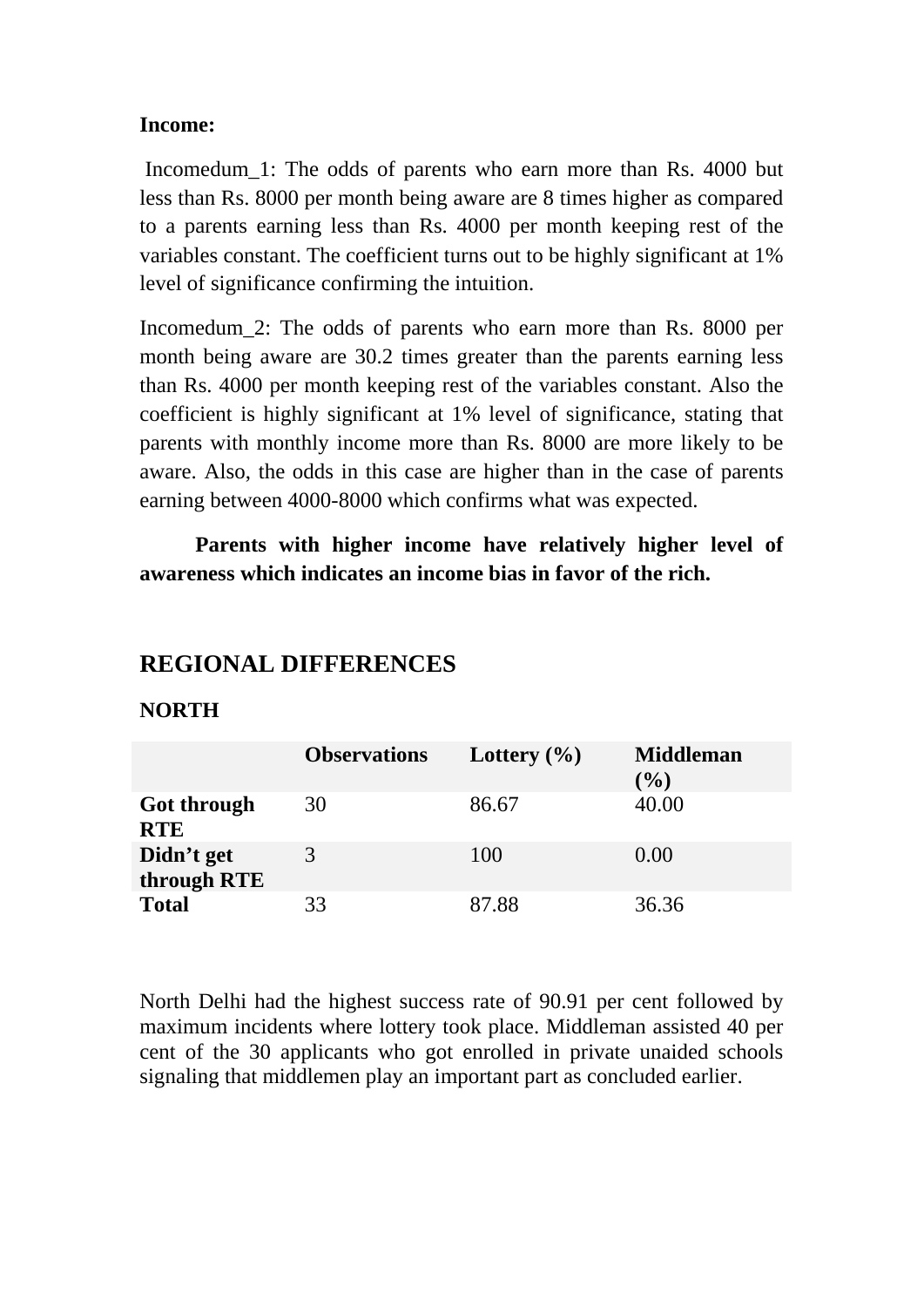#### **Shalimar Gaon:**

The findings here depicted caste bias. The scheme seems to be working well at the school level. But, a bias was observed in case of awareness, parents belonging to lower castes had little awareness whereas those belonging to the upper castes were well aware and had children going to good private schools. Lottery took place in all the schools in the presence of parents and no fee was charged for the admission forms.

### **Majnu ka Tila:**

Everyone irrespective of his or her caste was well aware. The admission process was mostly transparent. However, a few parents mentioned that having contacts helps to get into a school through the quota.

#### **Razapur:**

Awareness was high but schools were conducting unfair practices during admissions such as screening tests and bribery. The major problem faced by parents in Razapur was that the schools forced them to pay for magazines, educational trips and swimming fee, which they found troublesome at such low income.

|                           | <b>Observations</b> | Lottery $(\% )$ | <b>Middleman</b><br>$(\%)$ |
|---------------------------|---------------------|-----------------|----------------------------|
| Got through<br><b>RTE</b> | 25                  | 56.00           | 52.00                      |
| Didn't get<br>through RTE | 10                  | 30.00           | 0.00                       |
| <b>Total</b>              | 35                  | 48.57           | 37.14                      |

### **SOUTH**

South Delhi had a success rate of 71.43 per cent with minimum incidence of lotteries. Middleman assisted 52 per cent of the applicants that got enrolled. Hence, this observation strengthens our previous finding that middleman increases the probability of a child in getting admission under the RTE quota.

#### **Islam Colony:**

Households surveyed in this area were well aware of the RTE-EWS scheme. The high levels of awareness were due to the initiative taken by an NGO, EWS Parents' Association. However, most of the children who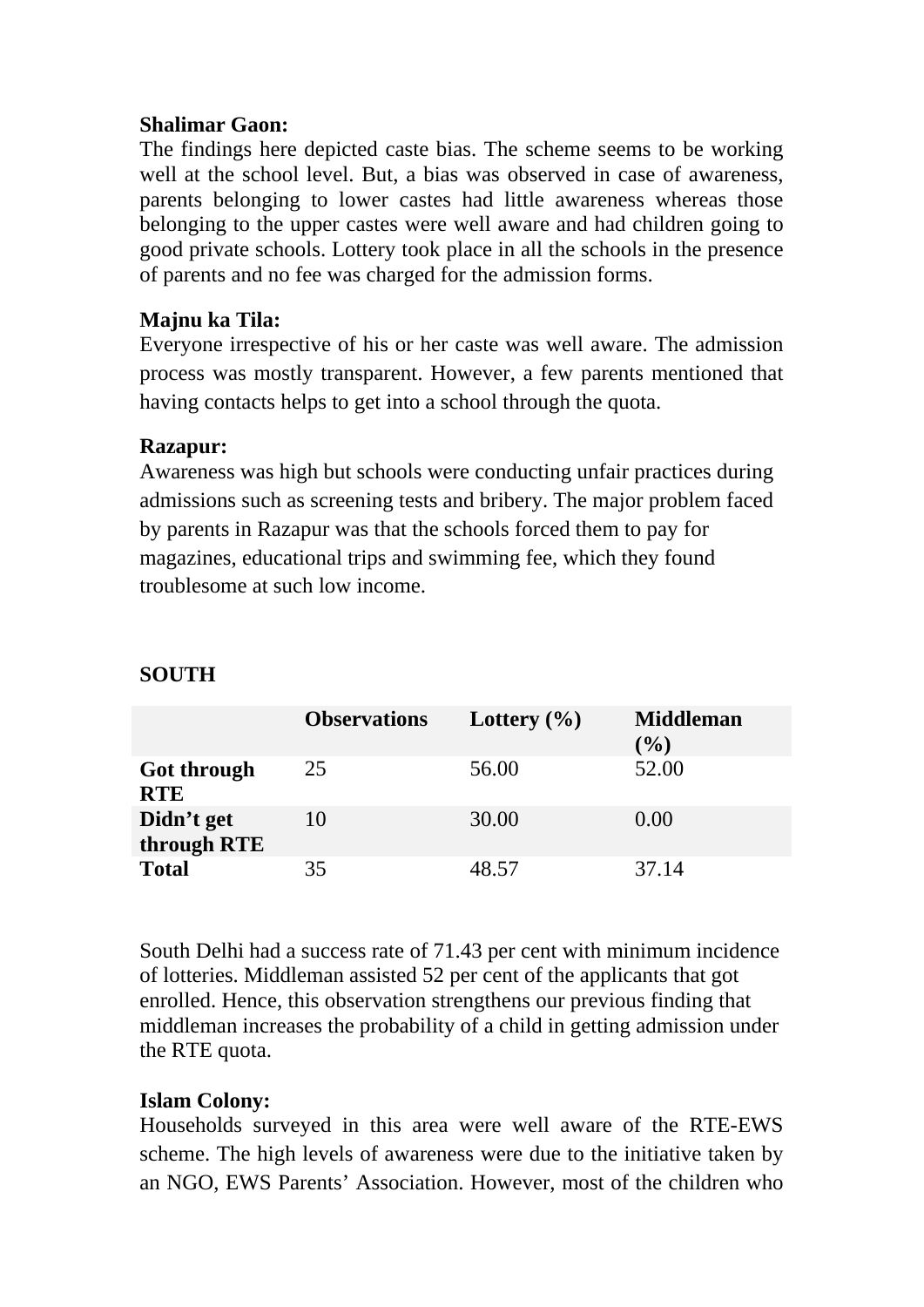had applied did not get through, as lottery did not take place in most schools of that area. Moreover, many households were asked to pay bribes although no form fee was charged.

### **Rangpuri Pahadi:**

All the children living in this area got admission through RTE. Everyone was aware due to the presence of NGOs. This area had the presence of high-income private schools. Lottery took place in each and every school. This shows that the high-income private schools were performing better and had greater transparency when it came to implementation of the scheme. Another important finding was that having a sibling in a school did not increase the probability of getting through RTE for the younger one in the same institution.

### **Hauz Rani:**

Most people were unaware of the scheme in this area. The few that knew had already taken advantage of it. The lottery didn't take place in most of the cases.

|                           | <b>Observations</b> | Lottery $(\% )$ | <b>Middleman</b><br>$(\%)$ |
|---------------------------|---------------------|-----------------|----------------------------|
| Got through<br><b>RTE</b> | 25                  | 84.00           | 12.00                      |
| Didn't get<br>through RTE |                     | 87.50           | 0.00                       |
| <b>Total</b>              | 33                  | 84.85           | 9 ()9                      |

### **EAST**

Success rate in East Delhi was observed to be 75.76 per cent followed by high lottery incidents. Middlemen helped spread awareness in this region but did not play a major role in the admission process under Section 12(1)(c) of the RTE Act.

### **Kalandar Colony and Seemapur:**

People were well aware about the RTE-EWS scheme due to the presence of an NGO and Anganwadi in the area. Lottery took place in most cases. There were no issues regarding the implementation of the scheme. No fee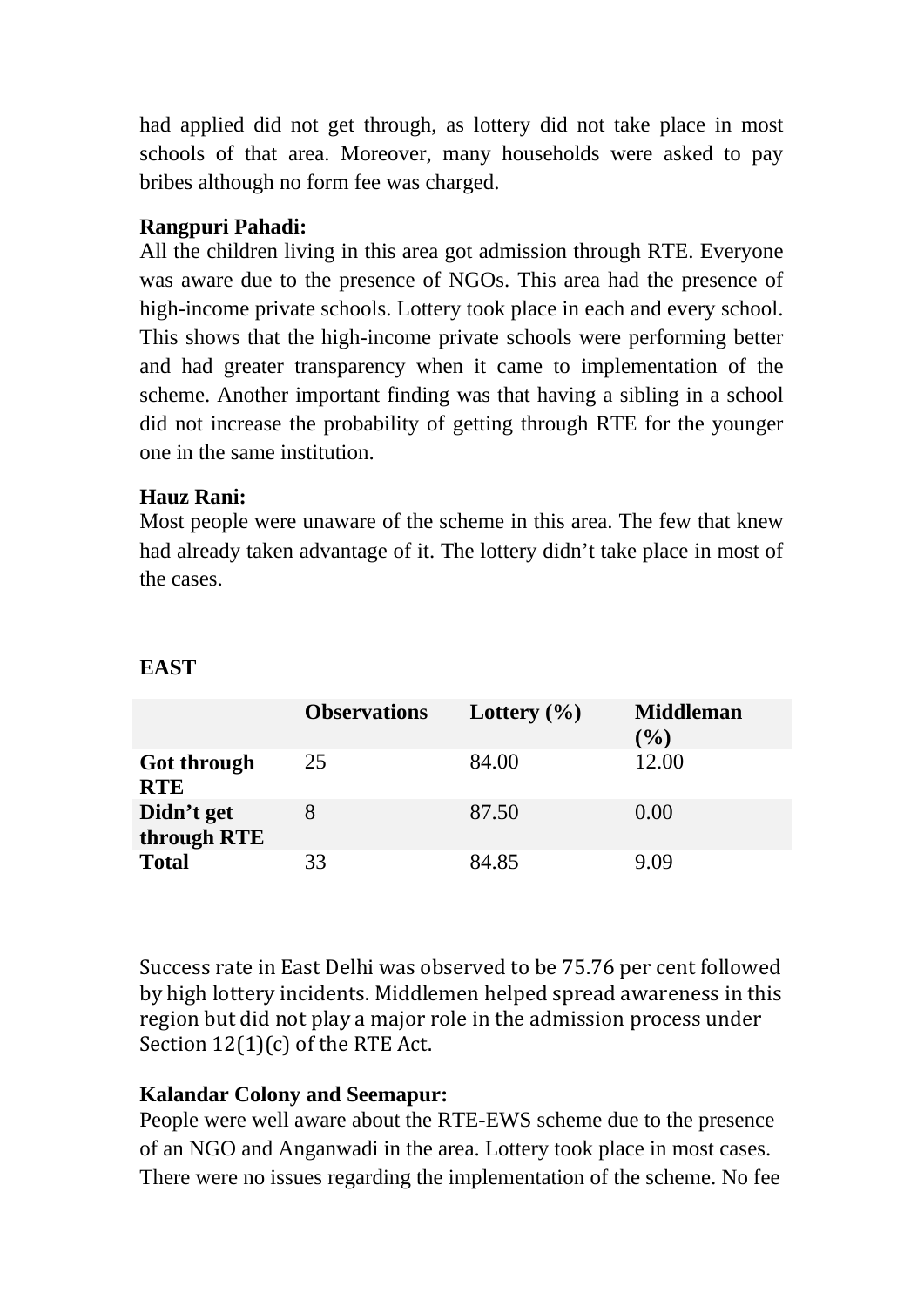was charged from the households. Another finding was that the area criterion applicable in this region was that the residence should be within 1 km of the school instead of 3 km.

#### **WEST**

### **Areas surveyed: Khajan Basti, Uttam Nagar, Shiv Vihar, Khayala Gaon**

29 households were surveyed in this region and the main observation was that they were not aware of the scheme. The most probable reasons contributing to the situation are the absence of a proper government initiative and lack of NGOs. Moreover, the people in Khajan Basti were so poor that education wasn't something they cared about. Most of the parents were engaged in very low-income activities and had very little or no education at all.

#### **Conclusion**

The study reveals that the RTE section 12(1)(c) is working well in Delhi as a whole. But there are regional variations within. North Delhi shows acceptable results except in Shalimar Gaon where lower castes are comparatively unaware. At the level of schools, implementation is good overall. As the data inferred, variables like household income, caste, parents' education do not play any role in getting admission which indicates that malpractices are at bare minimum levels and lottery system, where and when used, is usually fair. Awareness levels vary across regions too. South Delhi has a huge presence of NGOs and hence, the level of awareness is very high. The implementation of the scheme is satisfactory in this area. West Delhi shows comparatively poor results. The area seems to have very low level of awareness. East Delhi shows good implementation but the criterion applicable in this region is that the residence should be within 1 km of school instead of the 3 km, which violates the rules of the scheme. Another important observation is that the children admitted to private school under the scheme face no discrimination in any region.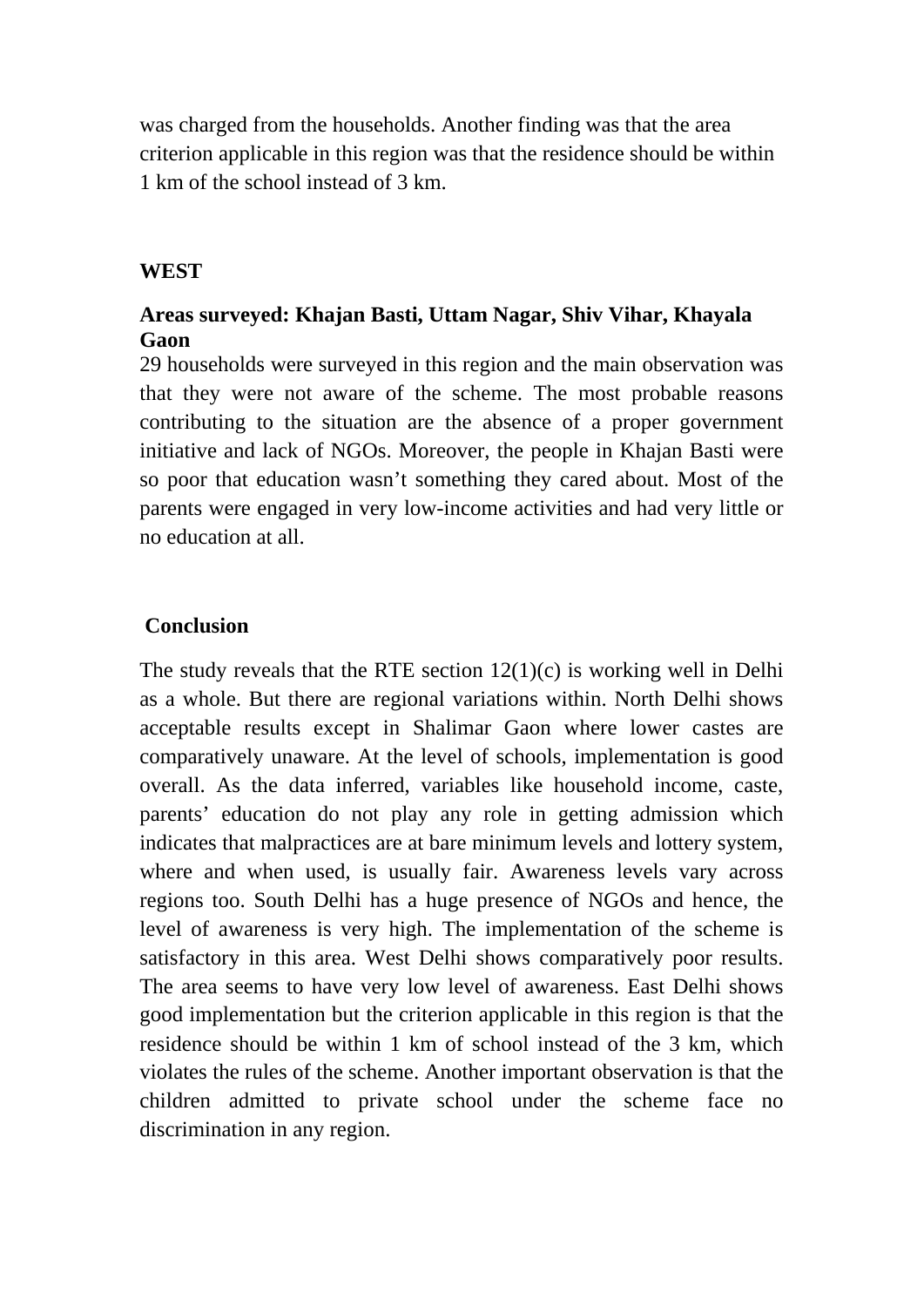The main issue keeping the children from getting admission in the schools is that a large number of parents is still unaware of the RTE-EWS scheme. The regression results show that income dummy and parent's education turn out to be highly significant at 1% LOS. A significant income dummy coefficient implies that the households with relatively higher income levels are more aware about the scheme. A significant education dummy implies that more educated parents are more aware of the scheme. The lack of awareness can also be attributed to the absence of media coverage and proper government initiative. Moreover, income issues also add up to the list of obstacles as items such as uniforms, stationery and books are not covered under the scheme and hence it becomes troublesome for the parents to bear the expenses as the government is unable to provide sufficient funds for the allocation of school items to the private unaided schools. Due to unavailability of funds, most private schools are finding it difficult to implement the scheme properly. It has been observed that the relatively well-off private schools have implemented the scheme successfully.

The mentality of the lowest strata of society is very different from the average EWS as their main focus is to get a two square meal for everyone in their family instead of getting their children into schools. On the brighter side, caste bias has become insignificant, almost a non-entity, and is giving way to equality. Malpractices are at bare minimum levels and lottery system, where and when used, is usually fair.